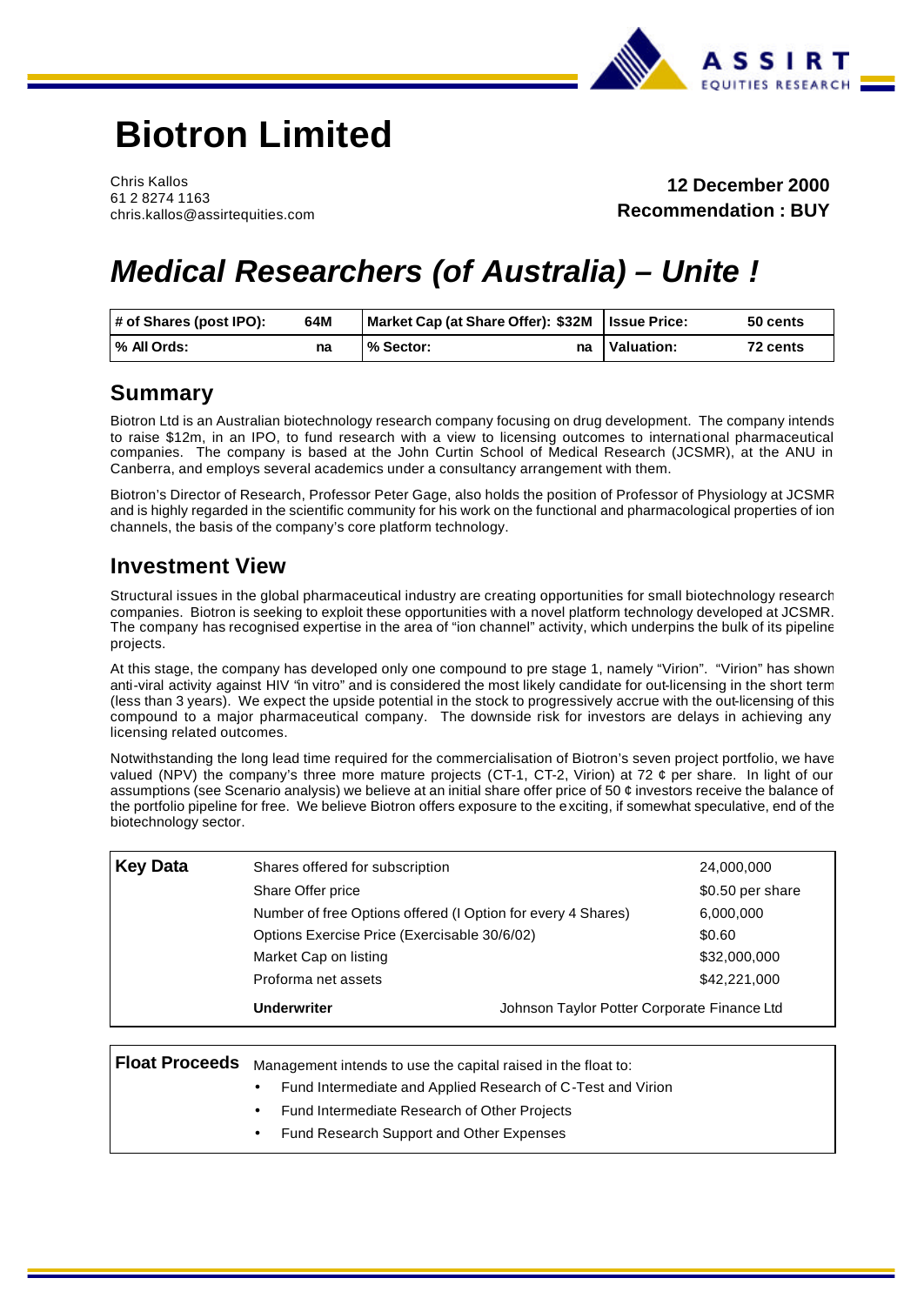## **Company Overview**

Biotron was established to invest in and co-ordinate "intermediate" research projects based on intellectual property (IP) developed at the John Curtin School of Medical Research (JCSMR), at the Australian National University (ANU). The company's core focus is the licensing of compounds arising from these research projects to third parties, such as pharmaceutical companies, for eventual commercialisation. Biotron aims to derive revenues from upfront, milestone and royalty payments in addition to cooperative development options and government grants.

Upon incorporation in February 1999, the company entered an agreement with the ANU and Anutech Pty Ltd (ANU's commercial arm) which post listing, provides for - an exclusive, royalty-free, worldwide licence to "basic" or primary research existing at the time of listing; ownership of IP developed arising from the "intermediate" or developmental research conducted on basic research at time of listing ; and a right of first refusal to fund any "basic" research which is deemed commercially valuable arising from current and associated projects. Biotron does not intend conducting "basic" research per se.

## **Strategy**

Biotron has articulated a two-pronged strategy. The initial focus, and major application of funds raised, will be on the development of three lead projects; two cancer diagnostics, and a compound based on the ion channel platform technology "Virion", targeting HIV to the stage of commercialisation. The second area of focus is on the ongoing development and application of the company's ion channel platform technology. To date, Biotron has assembled four lead projects based on the ion channel platform technology. These are: Hypoxion, Gabion, Muscion and GeneTrans. In both cases, Biotron intends to license out the resulting compounds for clinical development and commercialisation to third parties such as pharmaceutical companies.

# **Principal Activities & Key Projects**

The company is currently managing seven key projects targeting a number of attractive target markets (see table 1) which will constitute the ANU's provisionally patented "basic" research IP post listing. Three of these projects, namely CT1, CT2 and Virion (also know as C9), have been earmarked for near term commercialisation as potential out-licensing candidates. A primary area of research activity is the application of Biotron's novel ion channel platform technology, which underpins four of the seven lead compounds so far developed.

**Compounds Therapeutic Category Applications Technology Focus Time to market\*\***  C-Test - CT1 Diagnostic Cancer Detection Cancer technology 2002 C-Test - CT2 Cancer Identification Cancer technology 2003 Virion (C9) Antiviral HIV Ion Channel Platform 2003 Ross River Fever **Ion Channel Platform** 2003 Barmah Forest Fever Ion Channel Platform 2005 Dengue Fever **Ion Channel Platform** 2006 Hypoxion Treat for Hypoxia\* Treatment Ion Channel Platform 2005 Prophylactic **Ion Channel Platform** 2007 Gabion CNS agents **CNS** Anaesthetic **Anaesthetic** Ion Channel Platform 2005 Tranquiliser **Ion Channel Platform** 2006 Anti-epileptics **Ion Channel Platform** 2007 Muscion **Ryanodine Receptor** Heart **Integral 2006 Ion Channel Platform** 2006 Malignant Hyperthermia Ion Channel Platform 2006 Insecticide **Insecticide** Ion Channel Platform 2006 GeneTrans Gene Therapy Adjunct to Chemotherapy Cancer technology 2007

**TABLE 1. BIOTRON R&D PROJECT PORTFOLIO**

\*Reduced oxygen in arterial blood symptomatic of Heart Attack or Stroke conditions.

\*\* Anticipated by management

Source: Biotron Prospectus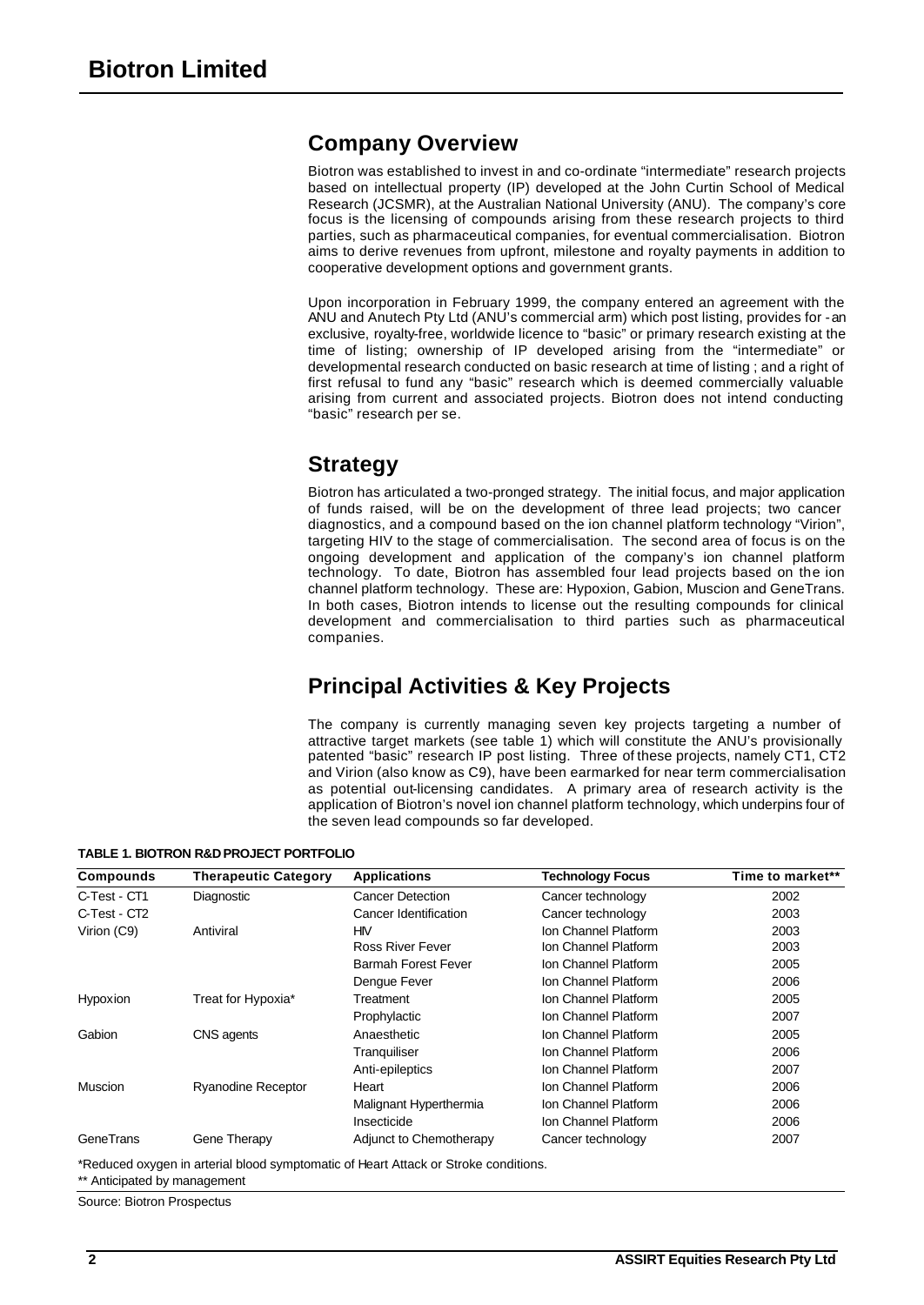# **SWOT analysis**

### *Strengths*

**Strategic alliance with JCSMR**. The John Curtin School of Medical Research (JCSMR), based at the Australian National University (ANU) in Canberra, is a leading medical research institute in Australia. The institute boasts three Nobel Prize winners and has to date housed the research projects leading to Biotron's core platform technology in ion channels. Biotron's strategic alliance with the John Curtin School of Medical Research (JCSMR) provides a valuable link to a well-recognised centre of research excellence. We believe, in the absence of peer reviewed scientific research, given the precarious nature of provisional patent approvals and the associated risk to intellectual property, such an alliance provides unofficial endorsement of the rigour of Biotron's research methodology and large Pharma visibility. Previous associations of JCSMR with biotechnology companies include an early stage association with currently leading Australian biotech player, Biota. We note Biotron has secured the right to continue conducting basic research at JCSMR at no cost.

**Intellectual Property Rights secure**. Biotron has secured the intellectual property rights (IPR) from the ANU, and Anutech Pty Ltd, to develop and commercialise existing intellectual property represented by Biotron's current projects. In addition, Biotron has obtained the IPR to all existing and future "Intermediate Research". Thirdly, Biotron has secured a first right of refusal to fund any Basic Research arising from the Membrane Biology Program, the Molecular Genetics Program, the Immunology Program and any other associated program with commercial potential. Clearly, ownership of any results stemming from Biotron's research projects forms an integral part of the value of the company. Patent position notwithstanding, we view Biotron's IPR agreement as a major strength and a key driver of the company's long term prospects.

**Ion channel expertise a strong platform from which to build**. Ion channels are protein pores in the cell membrane through which ions pass subject to an electrochemical gradient. Ion channels are classified broadly by the principal ion they carry (sodium, potassium, calcium, chloride) and the mechanisms by which they are opened and closed. The multiple roles of ion channels in normal and altered physiology explain some currentpharmacological mechanisms and point to potentially promising new interventions and therapeutic strategies.

Research Director and founder of Biotron, Professor Peter Gage, was awarded an Award of a Special Research Centre by the Australian Government in 1982 for research on nerve and muscle ion channels. Recently, evidence has begun to emerge of other roles for ion channels such as in the development of cancer, tumour invasion, and possibly metastasis. Biotron's portfolio of scientific projects is largely based on applications of its understanding/expertise of ion channel activity in cell membranes and therefore provides a potentially strong platform to build new applications.

**Solid technical expertise of senior management and board of directors**. We believe the senior management and board of directors have a good balance of entrepreneurial and technical industry experience. Recently appointed Managing Director, Dr Noel Chambers, completed his PhD at Sydney University's Department of Pharmacology, and was most recently employed as Business Development Manager with the US-based multinational biotech company Promega Corporation. In that role, Dr Chambers was responsible for technology transfer and expansion of the company outside of the United States, which we believe, be a valuable skill set given Biotron's early stage of development. In addition, he is currently the industry division convenor for the Australasian Research Management Society and was appointed as MD of Biotron in October 2000.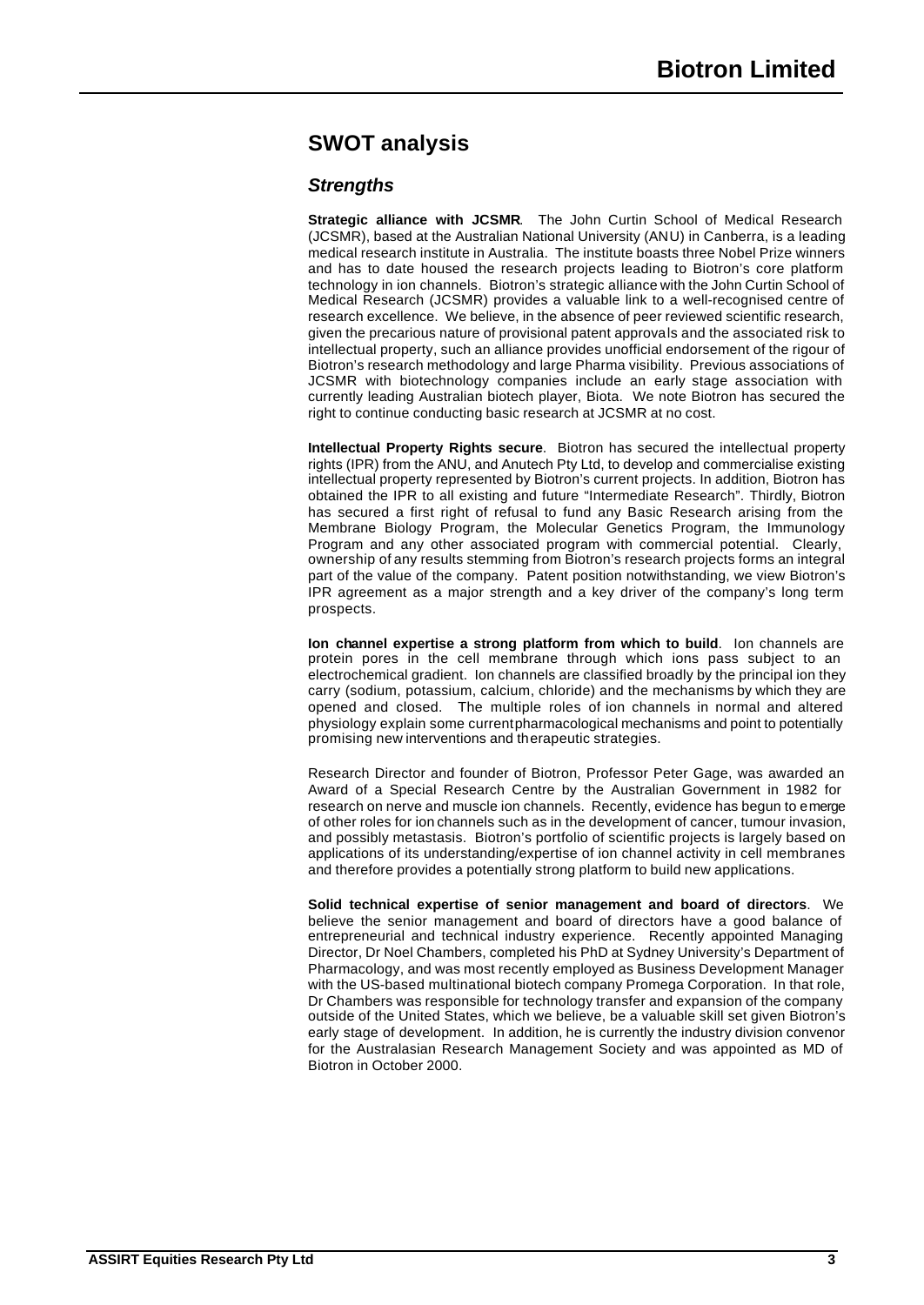### **TABLE 2. BIOTRON KEY PERSONNEL**

| <b>Name</b>                            | <b>Position</b>               | Qualifications                               | <b>Previous Experience</b>                     |
|----------------------------------------|-------------------------------|----------------------------------------------|------------------------------------------------|
| <b>Board of Directors</b>              |                               |                                              |                                                |
| Michael Hoy                            | Non-Executive Chairman        | na                                           | Dep. CEO and Ed.Director of John Fairfax Ltd   |
| Dr Noel Chambers                       | <b>Managing Director</b>      | BSc(Hons), PhD                               | Bus. Dev. Manager with Promega Corp Ltd.       |
| Prof. Peter Gage                       | Executive-Research Director   | MB, ChB, PhD, DSc                            | Current Prof. of Physiology at JCSMR           |
| Dr Michael Hirshorn                    | Non-Executive Director        | MBA, MB, BS                                  | Co-founder of Cochlear, Founding dir. ResMed   |
| <b>Bruce Hundertmark</b>               | Non-Executive Director        | BE, Bec                                      | MD of merchant bank IMFC Ltd.                  |
| Peter Scott                            | Non-Executive Director        | na                                           | Currently chairman of Scott's Acorn Pty Ltd    |
| <b>Other Senior Management</b>         |                               |                                              |                                                |
| Peter Nightingale                      | CFO and Company Secretary     | BEc, ACA                                     | Various fin roles in in Aust, USA and Europe   |
| Neil White                             | <b>Operations Manager</b>     | DipAp Sci (Agric), MAICD CSIRO, ICI, and ANU |                                                |
| Prof. Robert Seamark                   | Ind.Research Advisor          | BAgSc, PhD                                   | Ass. Prof of Obst. & Gyn at Uni. Adelaide      |
| <b>Researchers</b>                     |                               |                                              |                                                |
| Prof.Philip Board                      | GeneTrans Project Leader      | BSc (Hons), PhD                              | Current Head of Molecular Medicine (JCSMR)     |
| Prof.Angela Dulhunty                   | <b>Muscion Project Leader</b> | BSc (Hons), PhD, DSc                         | Prof. Of Bioch. and Molecular Biology (JCSMR)  |
| Dr Gary Ewart                          | Virion (& C9) Project Leader  | BSc(Hons), PhD                               | Disc. the anti-HIV-1 activities of C9 at JCSMR |
| Prof Christopher Parish C-Test Project |                               | BAgrSci, PhD                                 | Head of Immunology & Cell Biology (JCSMR)      |

Source: Biotron Prospectus

**Key Research Personnel.** Individual projects will be continue to be managed by existing key research personnel at JCSMR and supervised by a special purpose Research Panel. The panel will be bring together the Managing Director, The Research Director, a research adviser and three other members to steer ongoing research. We believe the coupling of the Managing Director with key research personnel ensures a commercial focus without compromising the scientific integrity or culture.

**Advanced research projects provide near term revenue visibility.** Biotron has three key projects in advanced stages of development ; CT1, CT2 and Virion. We anticipate any positive news announcements associated with the ongoing commercialisation of these products should provide short-term catalysts for investor interest and triggers for breakthrough share price movements.

### *Weaknesses*

**Negotiation/Out-licensing skills with third parties untested**. An issue for Biotron is its limited experience with negotiations of out-licenses to third party developers. A risk in licensing out at early stages of drug development is the transfer of earnings upside to the potential licensee. Typically, the earlier a compound is licensed in its drug development cycle the less valuable the revenues derived from these licensing arrangements.

**Patent position.** Current provisional patents governing ion channel technology methodology for research funded by the ANU to date belong to the University**.** Subject to ANU's Head Agreement, with Biotron, the company upon listing will be granted an exclusive, royalty-free, worldwide licence to develop, commercialise and sub-licence these patents to third parties. However, all basic research IPR existing at the date of listing, other than the ANU Patents, becomes Intermediate Research IPR and the property of Biotron (to the extent owned by Biotron). Our primary concern here is on the provisional status of ANU's patent position, which exposes Biotron to downstream risk, and to a lesser extent on the potential commercial restrictions such an arrangement may produce.

**Alliance with ANU**. The current arrangement with ANU allows minimal operating costs However, unforeseen changes in circumstances such as working relationship problems or space constraints may require Biotron to relocate premises and incur related additional costs.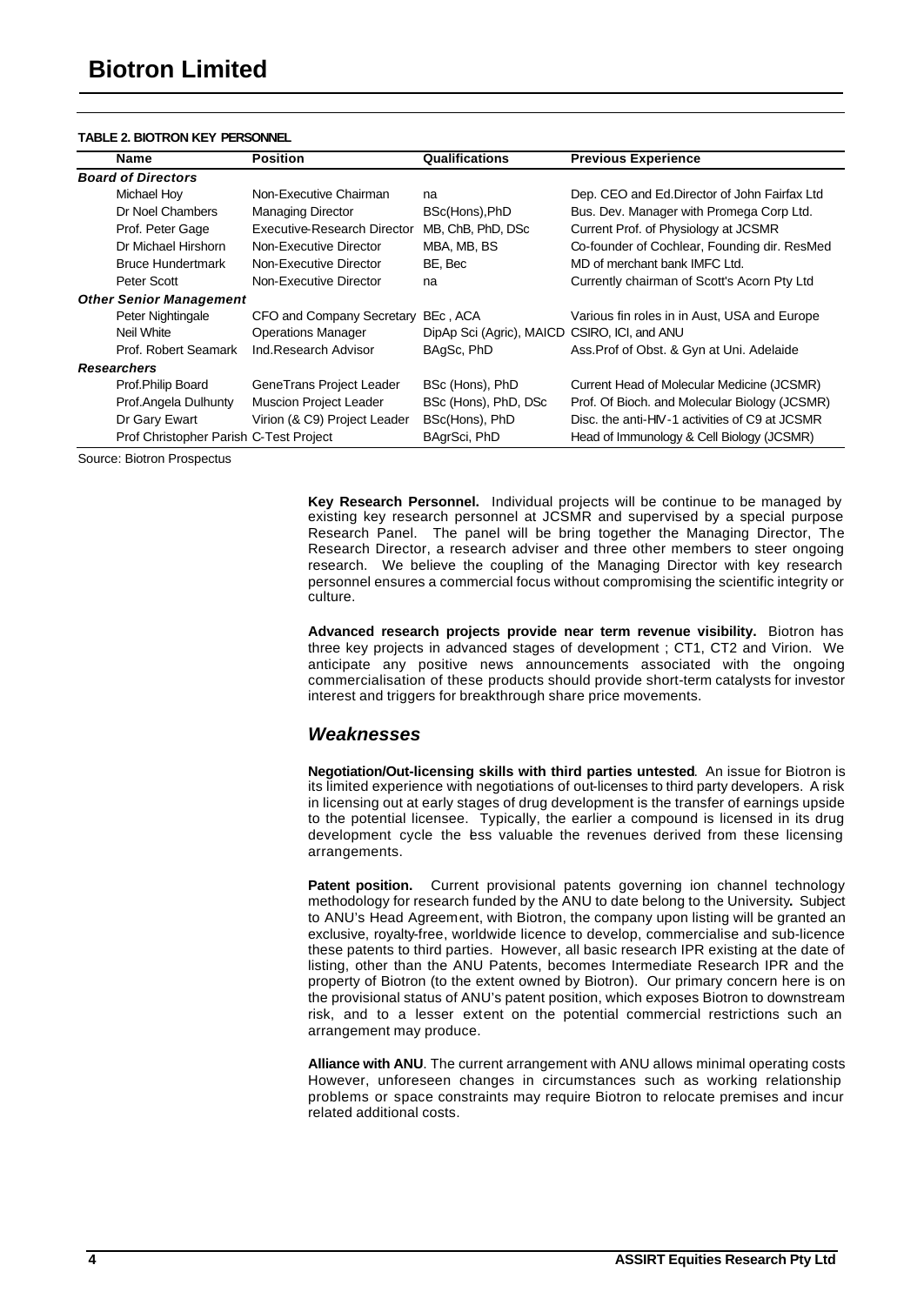**Key personnel risk.** Ongoing research is largely dependent on continuing services and commitment of key personnel. It remains to be seen how an overtly commercial focus will impact the internal culture of the research project team. A further consideration being management's ability to attract, develop, motivate, retain and effectively utilise auxiliary staff given the long lead times involved in basic research. That said, post listing key personnel/ and associates will hold over 40% of total shares on issue, which we believe will align interest with those of shareholders**.** 

**Management**. We consider the balance of commercial and technical expertise secure at this stage. As the company develops more commercial skills will be needed.

| TABLE 3. TOTAL SHAREHOLDERS (POST IPO) |  |  |
|----------------------------------------|--|--|
|----------------------------------------|--|--|

| <b>Shareholder</b>                   | <b>Shares</b> | % Holding |
|--------------------------------------|---------------|-----------|
| ANU                                  | 4,500,000     | 7%        |
| Professor Peter Gage                 | 9,500,000     | 15%       |
| Professor and Mrs Philip Board       | 2,600,000     | 4%        |
| Professor Graeme Cox                 | 200,000       | $0\%$     |
| Professor Angela Dulhunty            | 2,600,000     | 4%        |
| Professor and Mrs Christopher Parish | 2,600,000     | 4%        |
| Dr Gary Ewart                        | 500,000       | 1%        |
| Michael Hoy                          | 1,000,000     | 2%        |
| Peter Scott                          | 4,250,000     | 7%        |
| Gail Scott                           | 4,249,550     | 7%        |
| Scott's Acorn Pty Ltd                | 450           | $0\%$     |
| MIS Corporate Pty Ltd                | 5,000,000     | 8%        |
| Canberra Business Development Fund   | 1,000,000     | 2%        |
| Carrington Services Pty Limited      | 2,000,000     | 3%        |
| New Shareholders                     | 24,000,000    | 38%       |
| <b>Total Shares on Issue</b>         | 64,000,000    | 100%      |

Source: Biotron Prospectus

**Project risk associated with in-vivo assessment of C9.** Biotron's lead antiviral compound, Virion (C9) has been shown to interfere with viral replication when tested on mammalian cells in vitro. We note further assessment of the compound "in-vivo" represents a significant project risk.

### *Opportunities*

**Attractive target end markets.** The respective sizes of Biotron's target end markets is compelling and provides significant earnings growth opportunities even with modest market penetrations provided an equitable out-licensing agreement can be reached with an international player.

| <b>Compounds</b> | <b>Therapeutic Applications</b>  | <b>Competitors</b>                | Target end market size (AUD\$) |
|------------------|----------------------------------|-----------------------------------|--------------------------------|
| C-Test Type I    | Cancer (Detection)               | <b>AMDL Diagnostics</b>           | 1.0 billion/pa                 |
| C-Test Type-II   | Cancer (Identification)          | No direct competitor              | 1.0 billion/pa                 |
| Virion           | HM                               | >15                               | 7.3 billion/pa                 |
|                  | Ross River/ Barmah Forest Fevers | No treatment available            | 50 million/pa                  |
|                  | Dengue Fever                     | No treatment available            | 50 million/pa                  |
| Hypoxion         | Heart Attack (Prophylactic)      | Norvasc <sup>™</sup> , Procardia™ | 6.0 billion/pa                 |
|                  | Stroke (Treatment)               | No direct competitor              | 1.0 billion/pa                 |
| Gabion           | Anaesthetic                      | Diprivan <sup>™</sup> , Versed™   | 1.7 billion/pa                 |
|                  | Tranquiliser                     | BuSpar ™, Valium™                 | 1.0 billion/pa                 |
|                  | Anti-epileptics                  | Tegretol™, Lamictal ™             | 700 million/pa                 |
| <b>Muscion</b>   | Heart                            | Isoptin <sup>™</sup> , Lanoxin™   | 700 million/pa                 |
|                  | Malignant Hyperthermia           | No comparable treat.avail.        | 50 million/pa                  |
|                  | Insecticide                      | Agricultural/Household            | 500 million/pa                 |
| GeneTrans        | Adjunct to Chemotherapy          | Neupogen™                         | 600 million/pa                 |

### **TABLE 4. BIOTRONS TARGET END MARKETS**

Source: Prospectus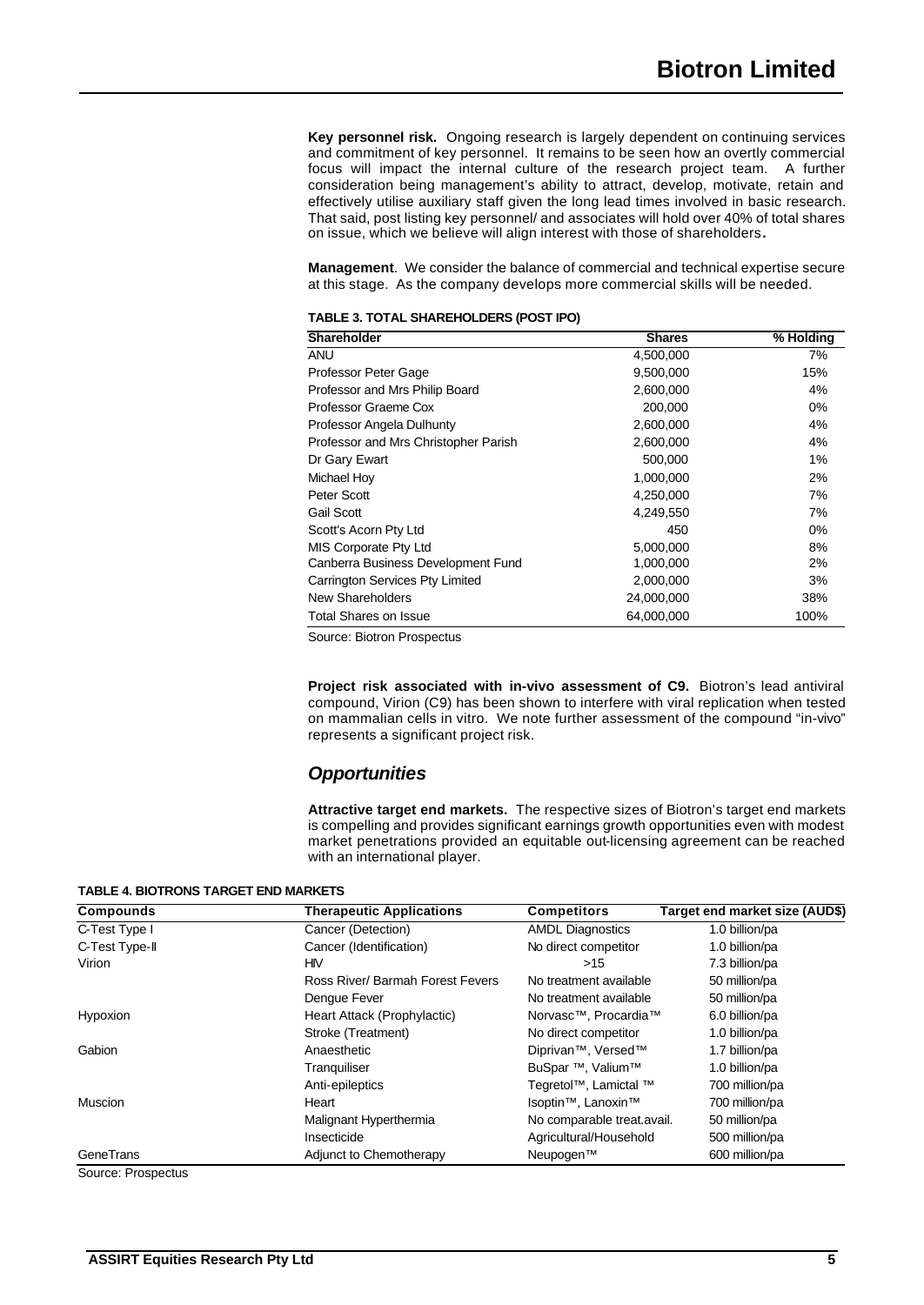### *Threats*

**Competition and long- term R&D horizons create business risk.** The majority of Biotron's standalone patentable projects, setbacks notwithstanding, are not expected to reach commercialisation stage prior to CY2005. Given the terms and conditions of Biotron's agreement with ANU, the company's proprietary value add and therefore earnings' potential will be determined in the intermediate research stage. That said, we do not anticipate early licensing agreements in the near term and recognise the company is exposed to the risk of other competitors reaching target end markets with a more sophisticated product.

**Competition and Out-licencing.** A further consideration with regard to competition is the prospect of potential licensees conducting R&D aimed at similar target end markets. We note, there are competing drug development programs in most of the major disease areas targeted by Biotron, many of these conducted by major pharmaceutical companies and therefore potential licencees.

## **Scenario Analysis**

We have modelled future cash flows from Biotron's three more mature projects (CT1, CT2, Virion) using the key assumptions listed below to arrive at an estimated NPV per share of 72¢. This approach does not attribute any value to Biotron's four other current projects.

### **TABLE 5. NPV KEY ASSUMPTIONS**

| <b>Product</b> | <b>Regulatory approval process</b> | <b>Patent term</b> | Royalty stream (%)    | <b>Terminal Mkt Share</b> | <b>NPV Discount rates</b> |
|----------------|------------------------------------|--------------------|-----------------------|---------------------------|---------------------------|
| C-Test - CT1   | 2 years                            | 15 years           | 5%                    | 16%                       | 20.0%                     |
| C-Test - CT2   | 2 years                            | 15 years           | 5%                    | 16%                       | 20.0%                     |
| Virion         | 7 years                            | 15 years           | 5%                    | 6%                        | 20.0%                     |
| <b>Product</b> | Target Mkt Size (\$M)              | Licensing date     | <b>Comm. of Sales</b> | Peak sales (Av.5 yrs)     | <b>NPV (\$M)</b>          |
| C-Test - CT1   | 1.000                              | 2002               | 2004                  | 2009                      | 17.1                      |
| C-Test - CT2   | 1.000                              | 2003               | 2005                  | 2010                      | 14.2                      |
| Virion         | 7.000                              | 2003               | 2010                  | 2015                      | 15.0                      |
|                |                                    |                    |                       | NPV(SM)                   | 46.2                      |
|                |                                    |                    |                       | Shares on issue (M)       | 64.0                      |
|                |                                    |                    |                       | $NPV$ per share $(\$)$    | 0.72                      |

Source: Assirt Equities Research

The table below highlights the company's anticipated funding requirements. In the absence of a major license deal or other source of funding, and assuming issued options (exercisable 30/6/02 @ 60¢) are exercised, we estimate the company will experience funding pressure by 2003.

### **TABLE 6. FUNDING PROJECTIONS**

| FY2001 | <b>FY2002</b> | <b>FY2003</b> |
|--------|---------------|---------------|
| \$'000 | \$'000        | \$'000        |
|        |               |               |
| 12,000 |               |               |
|        | 3,600         |               |
| 224    | 243           | 145           |
|        |               | 5,000         |
| 12,224 | 3,843         | 5,145         |
|        |               |               |
|        |               |               |
| 1,757  | 1,603         |               |
| 1,506  | 2,322         | 3,197         |
| 589    | 607           | 625           |
|        |               |               |
|        | 420           | 1,701         |
| 2,236  | 1,209         | 1,307         |
| 6,088  | 6,161         | 6,830         |
| 6,136  | 3,818         | 2,133         |
|        |               |               |

Source: Biotron Prospectus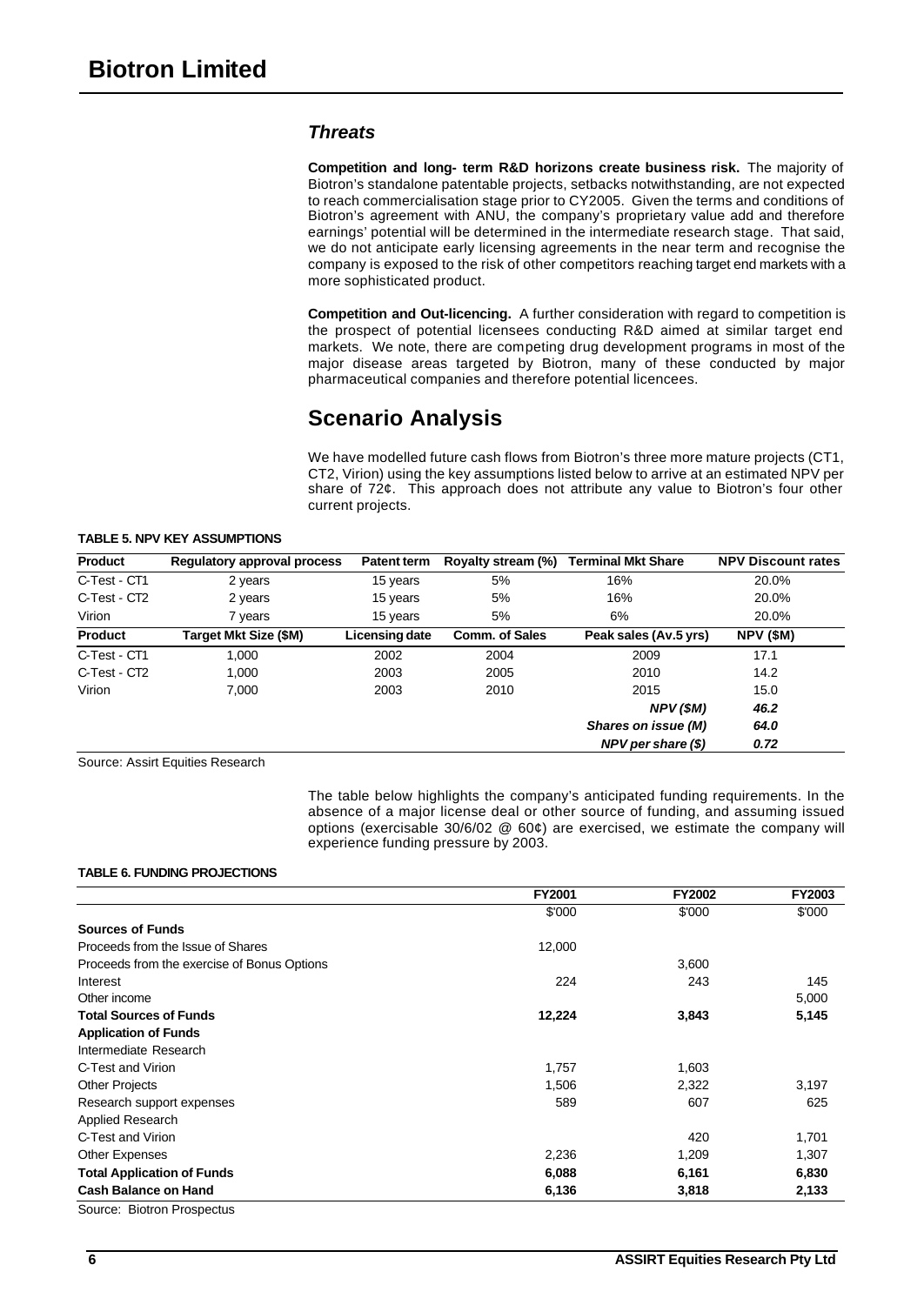# **Investment Opinion**

Intense competitive pressure on pharmaceutical companies to maintain a consistent flow of innovative products to the market, and industry consolidation, is creating outsourcing opportunities for biotechnology and drug discovery companies. The three key criteria for large pharmaceutical companies and potential in-licensers are: a novel mechanism of action, phase of drug development, and the availability of other products. Other important issues for the pharmaceutical companies are synergies with existing product/therapy portfolios and the timing of licensing in the product lifecycle. Cancer, HIV and CNS are seen as the most commercially attractive areas for investment by pharmaceutical companies, both now, and in the foreseeable future due to a high unmet need.

We believe Biotron's core strength lies with its ion channel expertise. Notwithstanding the advanced stage of several key projects the company leads the market in a relatively novel approach to a number of traditional disease targets including Cancer, HIV and CNS disorders. At this stage, the company has identified only one compound, "Virion", which could be classed as a lead compound. Virion has shown anti-viral activity against HIV "in vitro" and is considered the most likely candidate for outlicensing in the medium term (2-3 years). The major downside risk for investors are delays in achieving any licensing related outcomes.

Notwithstanding the long lead-time required for the commercialisation of Biotron's seven project portfolio, we have valued (NPV) the company's three more mature projects (CT-1, CT-2, Virion) at 72 ¢ per share. In light of our assumptions (see Scenario analysis) we believe at an initial share price offer of 50¢, investors receive the balance of the portfolio for free.